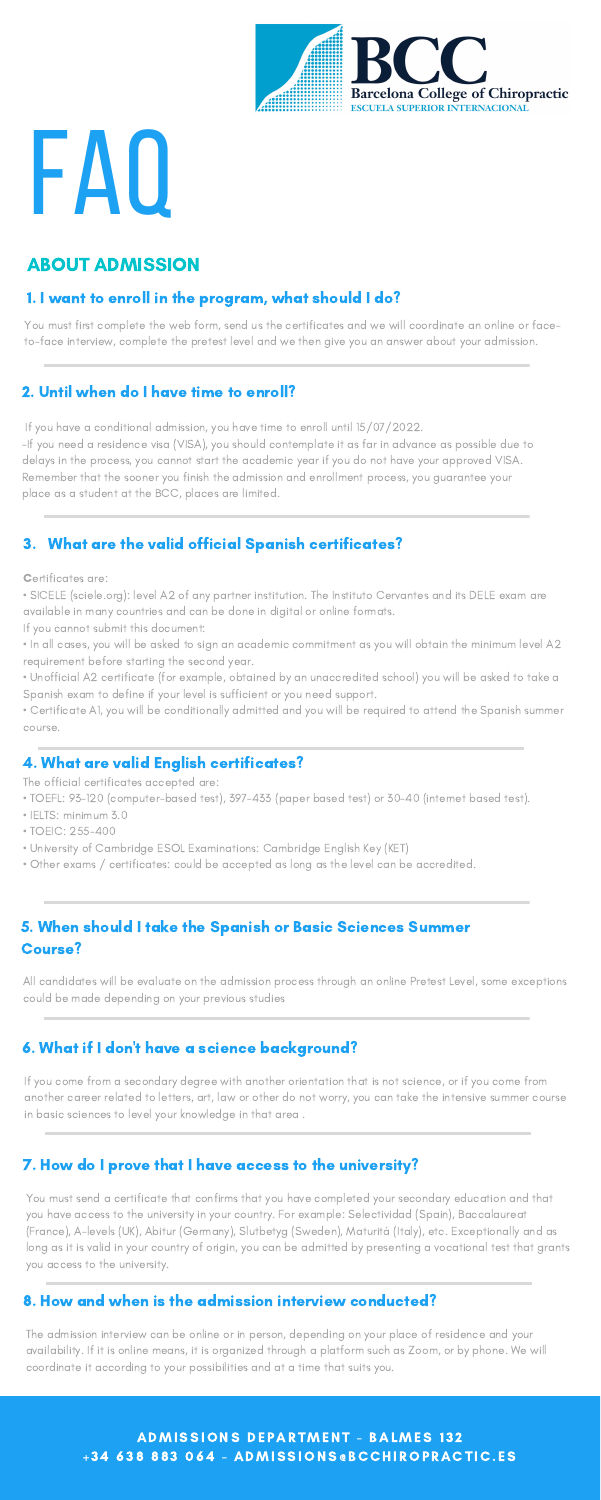# FAU



# 9. What does the interview consist of?

The interview is just a talk to get to know you better, to know what your motivations are to join the BCC and become a Chiropractor. You do not have to worry. You will speak with BCC Director Adrian Wenban about chiropractic and the BCC. It is also the opportunity for you to ask any questions or doubts you have before registering.

# 10. I am a foreign student and without a passport from the European Union, can I still study at the BCC?

Yes, you will only need to apply to the Spanish consulate or embassy in your country for a visa to residence as a student during the period of your studies. We will send you all the documents you need when you enroll.

# 11. I want to start the following year, can I still start the admission process now?

Yes, of course, the sooner you start your admission process the better. You can register and reserve your place with the anticipation that you want.

# 12. Can I enroll if I have completed another career related to art, language, law or another completely different training?

Yes, that's why we have the basic science course, so that you can have a necessary content base to be at the level of the rest of your colleagues who have training in science.

# 13. I already received my admission document, what should I do now to finish my registration?

When you receive your admission document to reserve your place at the BCC you must send us the complete and signed the Registro de Matricula document. The place will be confirmed once you have made the enrolment fee payment.

# 14. Do you offer scholarships or discounts?

Unfortunately the BCC does not have scholarship or financing programs, but we have different flexible payment methods so you can choose the one that best suits your situation and even get a discount for full payments. In the case of discounts for special cases, you should carefully review the Policy Tuition Fee.

#### 15. What are the available forms of payment?

-You can pay the entire program at once and get an 8% discount paying € 52,900.00 (Includes registration)

- You can pay the entire first year at once and get a 3% discount paying € 11.155,00 (Includes registration)

- You can pay in 2 (two) semester installments  $\epsilon$  4.910,00 +  $\epsilon$  1,680.00 (registration)

- You can pay in 9 (nine) monthly installments of  $\epsilon$  1.091,11 +  $\epsilon$  1,680.00 (registration)

Check here the Tuition Fees [document](https://bcchiropractic.es/wp-content/uploads/2020/12/BCC-course-Fees-2021-2022-ADMISSIONS.pdf)

#### 16. What are the cost of the summer courses?

The online summer course 2022 has a cost of  $\epsilon$  572.00 for each course.

#### 17. Where do I have to pay the registration fee to register?

The details of our account at Caixa Bank are as follows: BANK IBAN SWIFT LA CAIXA (CAIXABANK) ES7721000655710200416663 CAIXESBBXXX

#### 18. How many years does the program last? Can I only do the Master?

The program has a duration of 5 (five) years of full dedication and upon completion a double degree is obtained. In no case can they be obtained separately.

> ADMISSIONS DEPARTMENT - BALMES 132 +34 638 883 064 - ADMISSIONS@BCCHIROPRACTIC.ES

# ABOUT PROGRAMME, CLASES AND DIPLOMA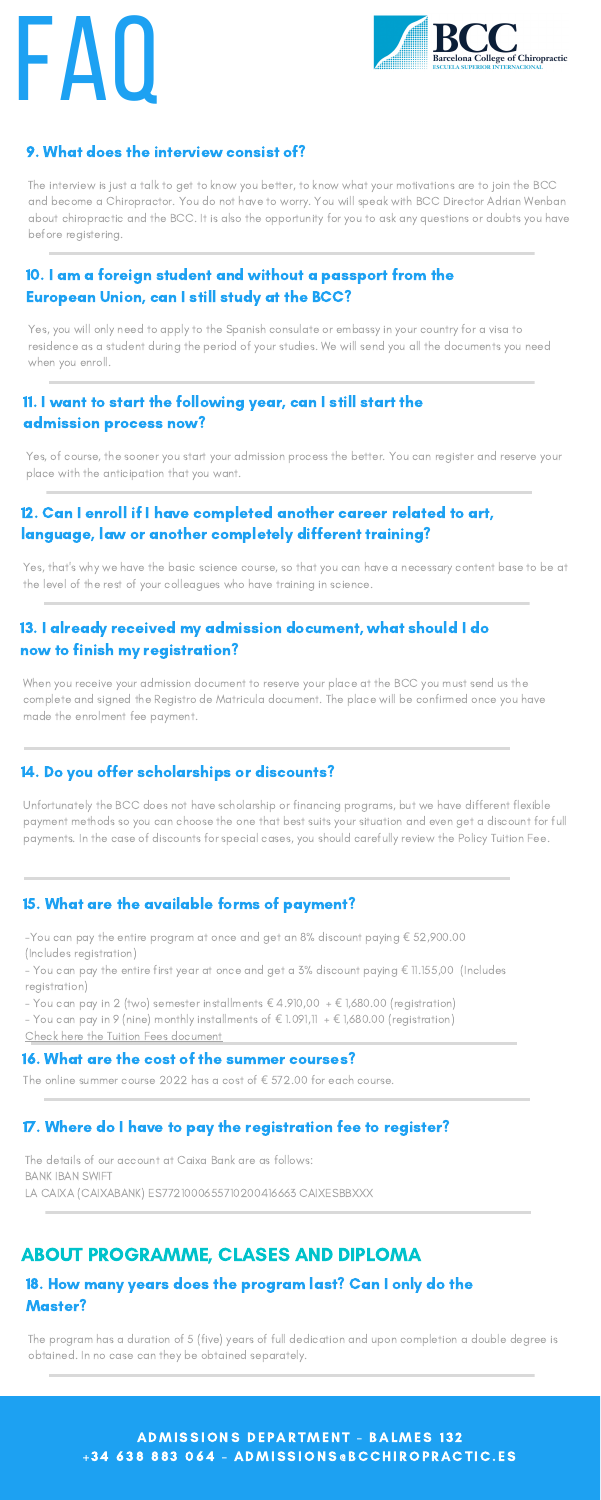# **FAU**



# 19. When does the program start and when does it end?

The program generally begins in October 2022 and ends in June 2023 Due to the current situation these dates could be modified.

### 20. Can it be done remotely or part-time?

This is a full-time and face-to-face program, it cannot be done remotely or partially, since it must meet the minimum 80% class attendance.

# 21. What is the modality of the program's classes?

Almost all of the classes in the program are conducted in person, sometimes there may be some online content.

#### 22. When does the summer course starts?

The summer course begins right before the programme, usually on end of August 2022 and lasts for 5 (five) weeks. Being a total of 50 hours.

#### 23. What is the modality of the summer course classes?

The summer course has been enabled through digital content and the student will have synchronous sessions with the teacher and previous content to attend the teaching session. At the end, the knowledge of the course is evaluated according to the minimum requirements for admission.

# 24. What is the title I receive?

The private degree you receive is a Bachelor of Chiropractic and Master of Chiropractic.

### 25. In which countries can I work when I get my diploma?

You can find information on the costs of living, rent, transportation and housing on this [site.](https://www.barcelona.cat/internationalwelcome/) You can also write to us if you have any questions about it.

> ADMISSIONS DEPARTMENT - BALMES 132 +34 638 883 064 - ADMISSIONS@BCCHIROPRACTIC.ES

The degrees obtained by the BCC are accredited by the European Council in Chiropractic Education (ECCE) until 2029. This accreditation allows the graduate to work through automatic homologation in those countries with Chiropractic regulation as a profession. Conditions may vary between countries, especially in those where there is no specific regulation, it is recommended that you inform yourself about the situation of the profession in the country you decide to work. Currently, the BCC has more than 130 graduates working around the world.

# 26. Is the study program accredited?

Yes, the study program is accredited by the ECCE (European Council on Chiropractic Education). This

accreditation allows BCC graduates to work in many regions and countries of the world.

# 27. Are the classes in English or Spanish? Are there classes in Catalan?

We are a bilingual school whose official languages are English and Spanish. During the first year you have simultaneous translation to adapt your levels of knowledge about languages. None of the classes are taught in any other language, although the BCC has students from more than 20 countries around the world.

#### 28. Does the BCC has a campus?

The BCC does not have a student residence, but we will be happy to help you and advise you on everything you need to choose a place to live. We have information about it and websites where you can find a place, as well as a private and exclusive space for BCC students to find roommates.

# ABOUT LIVING IN BARCELONA

#### 29. How can I find out about the cost of living in Barcelona?